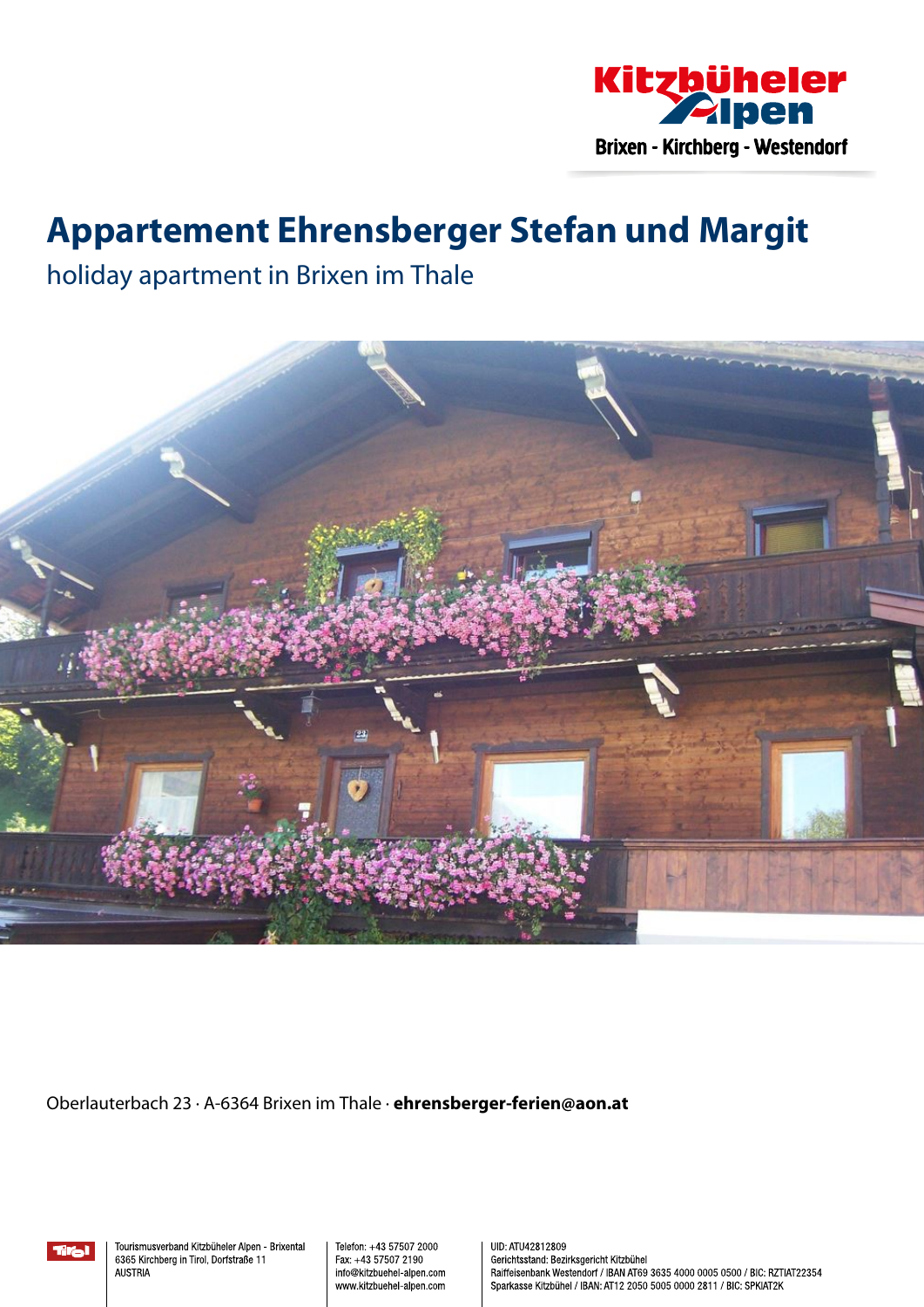

# **Appartement Ehrensberger Stefan und Margit** holiday apartment in Brixen im Thale

Our cozy holiday home is in <sup>a</sup> sunny and quiet location in the "Oberlauterbach" district. Surrounded by forests and meadows you can relax wonderfully in your very spacious holiday apartment and you can enjoy the view of the mountains of the Kitzbühel Alps from the sunny balcony. A magnificent view awaits you!

The top-equipped and comfortable apartment extends over 80 m<sup>2</sup> over the entire ground floor. Here you have plenty of space for your family and friends.There are also enough of free parking spaces right in front of the house.

Your holiday home is 1.5 km from the valley stations of the gondola lifts. (about 3 minutes by car) From there you can easily get to the "Wilder Kaiser Brixental ski area" or to "Westendorf" and continue to the "Kirchberg and Kitzbühel ski areas".

Also in summer its the perfect place to start <sup>a</sup> hiking - or <sup>a</sup> biking tour.

We are looking forward to see you!

check-in/check-out with key box

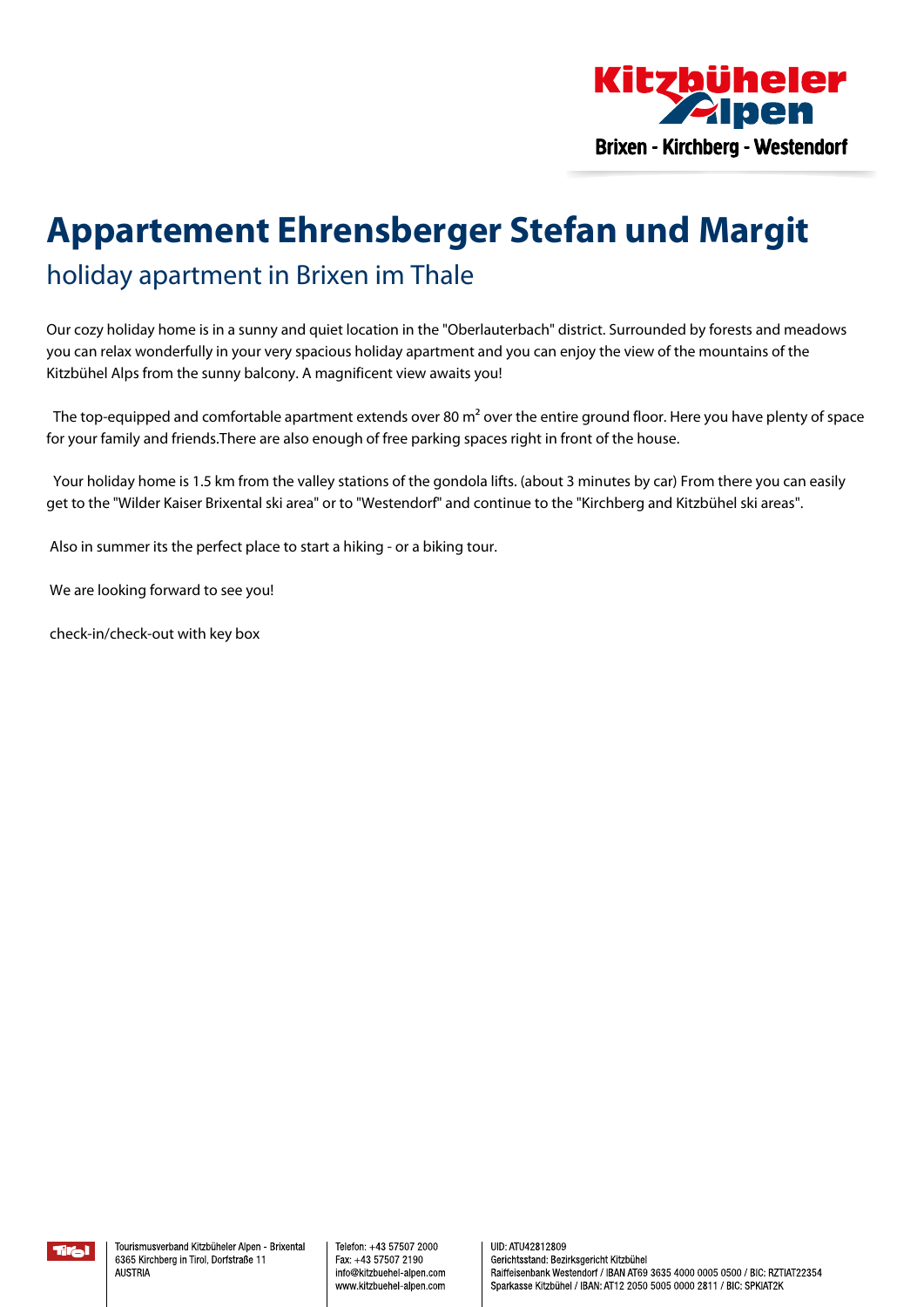



quiet location · near the forest · outskirts of town · meadowlands



Tourismusverband Kitzbüheler Alpen - Brixental 6365 Kirchberg in Tirol, Dorfstraße 11 **AUSTRIA** 

Telefon: +43 57507 2000 Fax: +43 57507 2190 info@kitzbuehel-alpen.com www.kitzbuehel-alpen.com

UID: ATU42812809 Gerichtsstand: Bezirksgericht Kitzbühel Raiffeisenbank Westendorf / IBAN AT69 3635 4000 0005 0500 / BIC: RZTIAT22354 Sparkasse Kitzbühel / IBAN: AT12 2050 5005 0000 2811 / BIC: SPKIAT2K